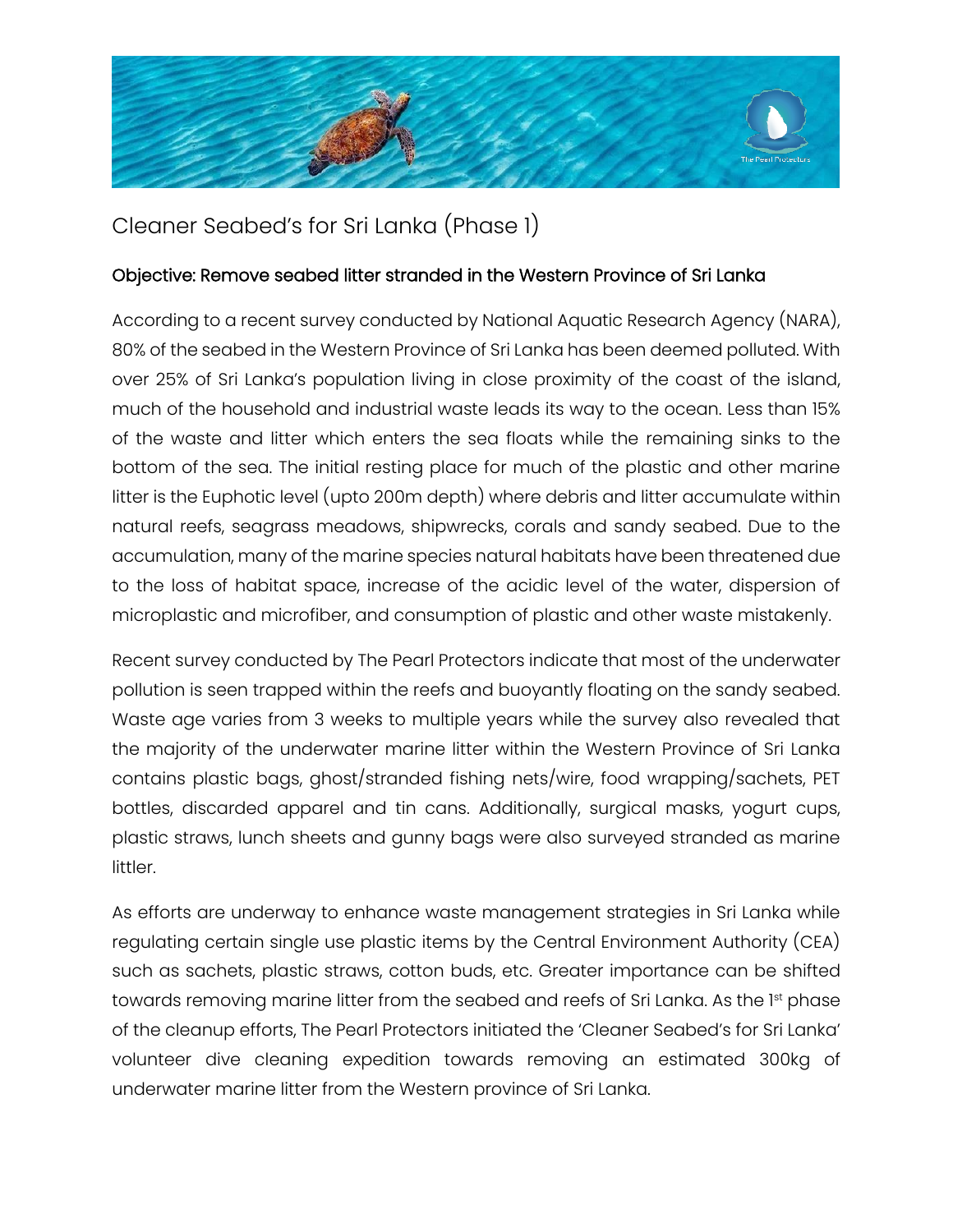Volunteers of The Pearl Protectors who have received PADI certification will engage in the cleaning efforts near Palagala reef which according to the survey conducted by The Pearl Protectors has been deemed to contain larger potion of underwater marine litter. The 1<sup>st</sup> phase will consist of three cleanups efforts with the addition of acquiring cleaning equipment and creating awareness on the damage. The duration of the 1st phase will be tied together to be conducted prior to the south west monsoons where the sea will be unfavorable for diving.

Participating volunteer divers will receive special briefing and training on guidelines and best practices on collecting underwater marine litter. The litter collection guidelines will follow international standards while maintaining all safety precautions.

Collected marine litter will be weighed, audited, segregated and be handed over to both recycling waste collectors and incineration waste collectors.

Project Initiated by: The Pearl Protectors

Project Duration: Within 2 months (3 days)

Project Location: Palagala Reef

Project Impact Goal:

- Collection of an estimated 300kg of plastic, metal, glass, apparel & fishing gear
- Remove underwater marine litter from the Palagala reef
- Auditing and segregation of collected waste
- Conduct social awareness on plastic and marine pollution
- Submit final project report to support in strengthening regulation and policy against single use plastic

Volunteer Participating Criteria: PADI Openwater divers and above certified divers. Maximum of 14 divers and minimum of 6 divers per cleaning session

Cleaning Depth: 9m to 14m

Prospective Partner Organizations: Island Scuba Sri Lanka, Sri Lanka Environment Police, Cleantech (PVT) Ltd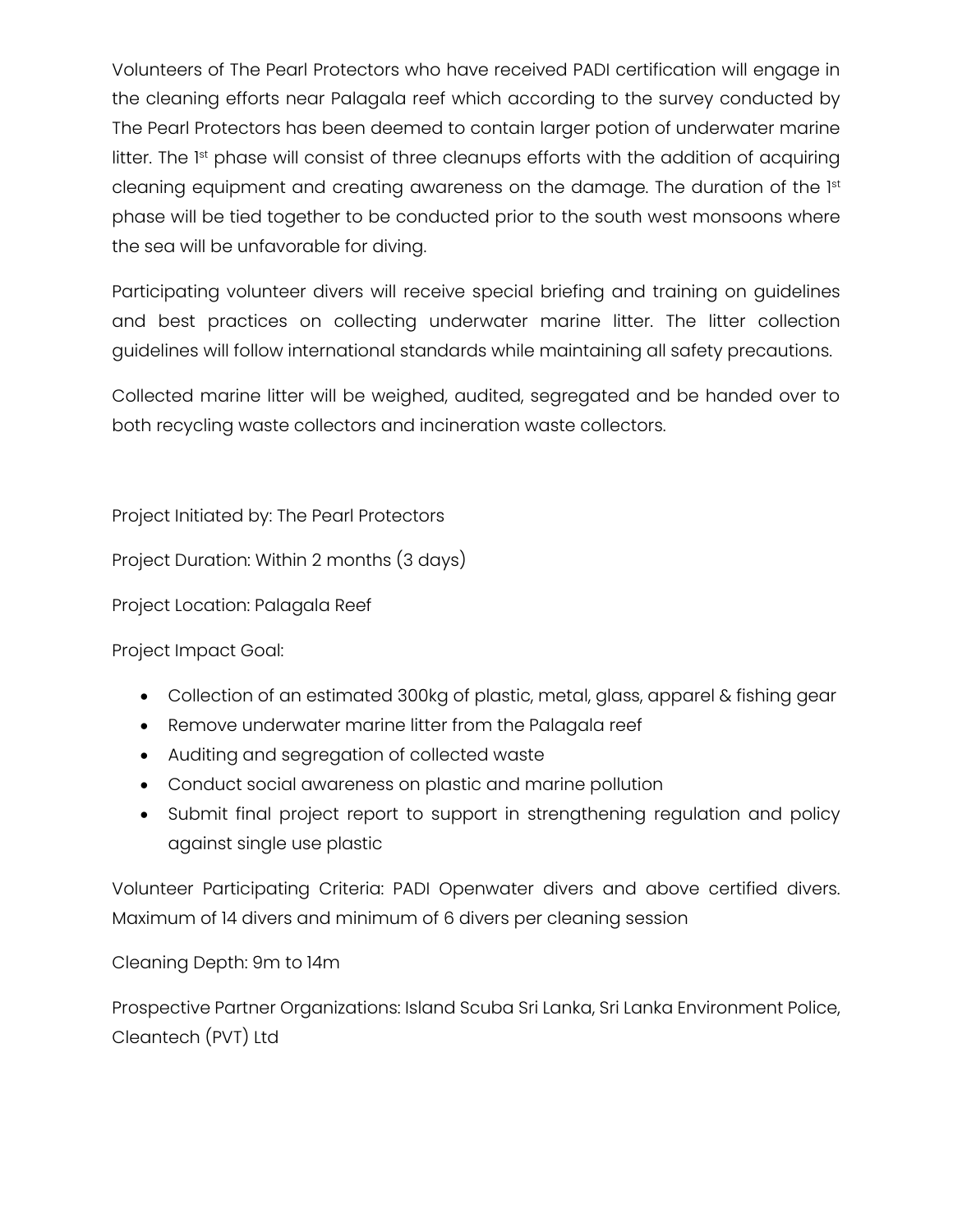

(Location based on survey conducted on 4th Feb 2022)

Survey Results:

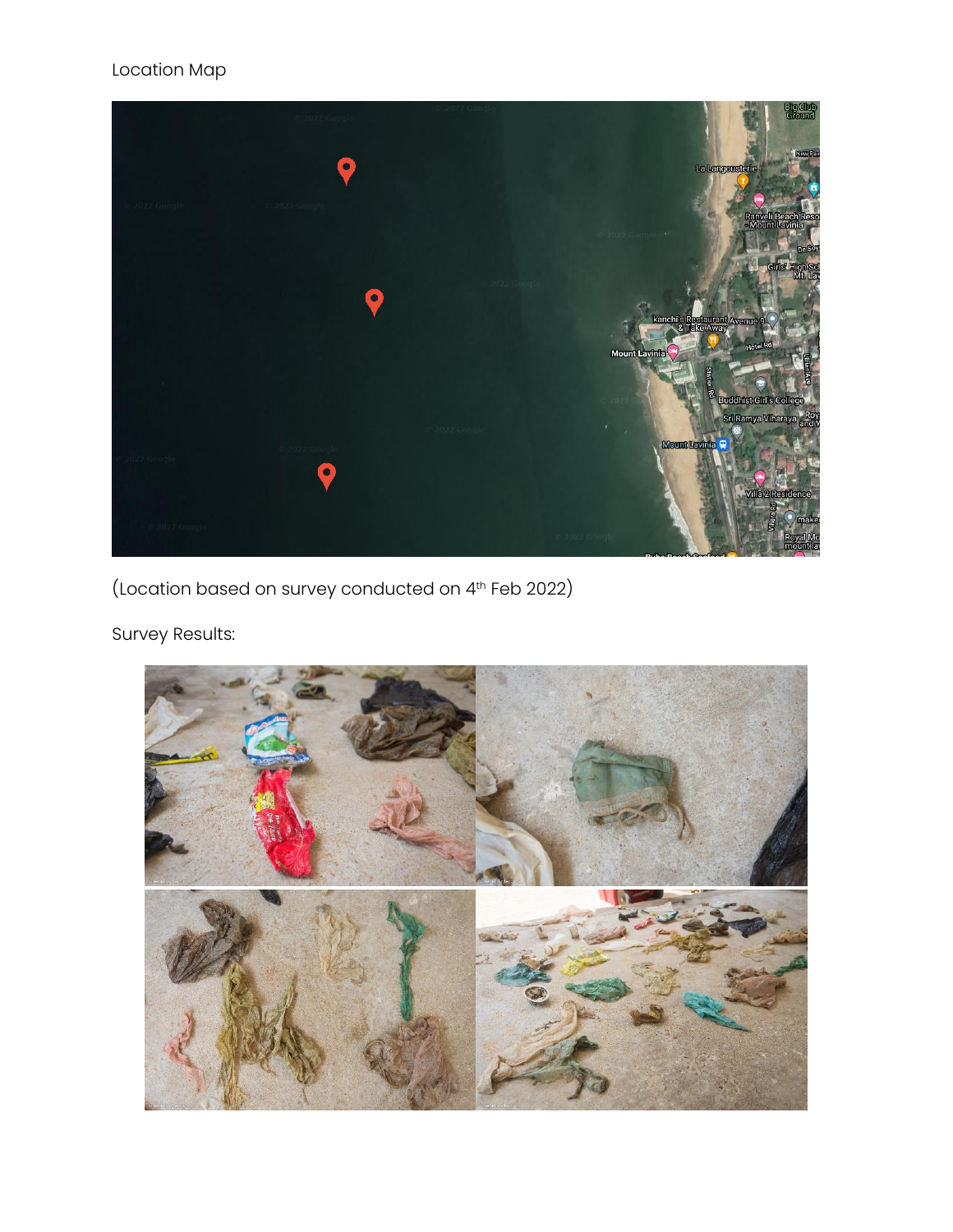### Dive Budget

The Pearl Protectors intends to partner with Island Scuba Sri Lanka to achieve the goals of removing marine litter. The Pearl Protectors will make allocations of Rs 80,000 for 14 divers per dive day. During the dive day, divers will receive the opportunity to dive at 2 separate locations for a duration of 40 minutes in order to remove underwater marine waste. All volunteer divers will receive diving equipment, two oxygen tanks, waste collecting bags, gloves, refreshments and a thorough briefing prior to the dives. Collected waste will be audited, separated, segregated and handed over to Cleantech (PVT) Ltd.

### Partner Organization Benefits

- Partnership visibility on the organization website www.pearlprotectors.org
- Partnership visibility through all social media platforms which includes Facebook, Instagram, Twitter, LinkedIn, TikTok
- Publication of partnership on print media through articles and press release
- Visibility through underwater banner
- Mention of partnership during volunteer briefings
- Mention of partnership on all volunteer callouts
- Publication of partnership on t-shirt
- Publication of partnership on project report
- Mention of partner organization on awareness video

#### Project Budget

| <b>Description</b>                          | <b>Package Total</b> |
|---------------------------------------------|----------------------|
| <b>Underwater Cleanup</b>                   | Rs 240,000.00        |
| <b>Equipment/Resources</b>                  | Rs 82,000.00         |
| <b>Awareness</b>                            | Rs 143,000.00        |
| Project Coordination/Miscellaneous/Overhead | Rs 135,000.00        |
| <b>Total with Overhead</b>                  | Rs 600,000.00        |